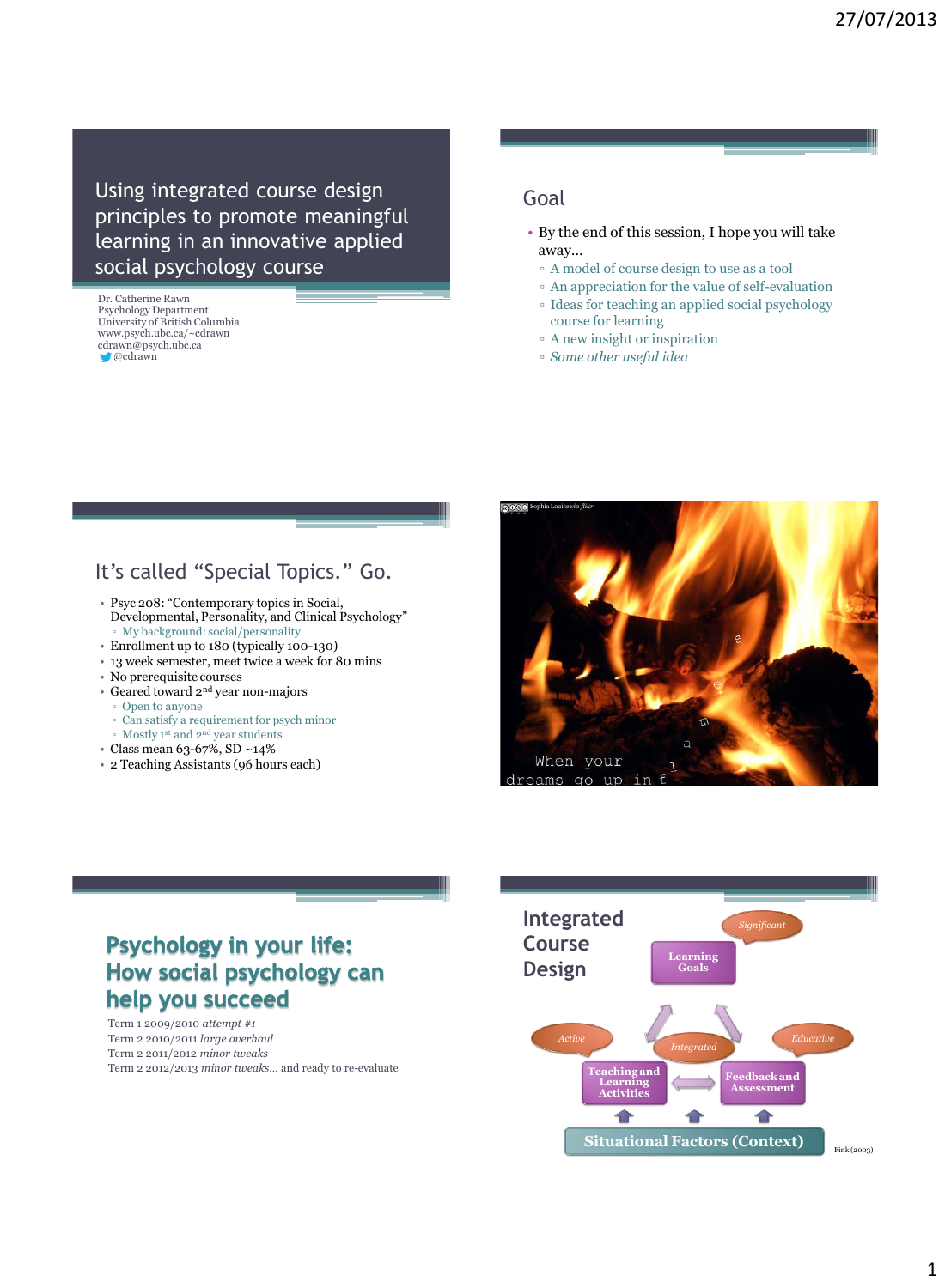### Key Resource

• Fink, L. D. (2005). *A self-directed guide to designing courses for significant learning*. Retrieved from [http://www.deefinkandassociates.com](http://www.deefinkandassociates.com/GuidetoCourseDesignAug05.pdf)

[/GuidetoCourseDesignAug05.pdf](http://www.deefinkandassociates.com/GuidetoCourseDesignAug05.pdf)

| <b>A Self-Directed Guide to</b><br><b>Designing Courses for Significant Learning</b>                            |
|-----------------------------------------------------------------------------------------------------------------|
|                                                                                                                 |
| L. Dee Fink, PhD                                                                                                |
| Director, Instructional Development Program<br>University of Oklahoma                                           |
| Asplaze of:<br>Creating Significant Learning Experiment:<br>An Integrated Approach to Designing College Courses |
| (San Francisco: Jossey-Bass, 2003)                                                                              |
|                                                                                                                 |
|                                                                                                                 |
|                                                                                                                 |

## Evaluating Learning Goals

- **1. Discuss, compare and contrast, and relate to your life experiences** a variety of major theories from social psychology (e.g., group dynamics, self processes including self-control, motivation).
- **2. Apply research and theory** from social psychology to enhance your learning experience and personal growth.
- **3. Analyze how social psychological theories that have been applied to a sport context** (e.g., attention control, flow, team cohesion) **can be reapplied** to a learning
- context. **4. Locate, evaluate, and synthesize research** from social psychology or a related discipline to inform a challenge you and your teammates face while learning.
- **5. Collaborate effectively** with teammates to produce high quality, creative deliverables that meet deadlines.
- **6. Choose to participate in your learning process** by being mentally and physically present in class-related and team activities. **7. Appraise your own and others' team contributions** and deliverables in a balanced, growth-directed way.
- **8. Be a life-long learner**.

Bloom's Taxonomy



#### Fink's Taxonomy of Significant Learning



## Toward Significant Learning Goals

- 1. Understand, remember, and apply research and theory on teamwork and the self. **(Foundational Knowledge)**
- 2. For self and when advising others, use psychological literature to<br>thoughtfully re-interpret past experiences, to effectively address<br>current challenges, and to make informed decisions about the<br>future. (Application, In
- 3. Connect course material across units to ultimately form a research-based model of a good life. **(Integration)**
- 4. Appreciate (acknowledge?) the value of consulting psychological literature to inform your understanding of life (e.g., well-being, self-control, team-building, etc). **(Caring)**
- 5. Demonstrate competence in life-long learning skills such as giving feedback, teamwork, finding research articles in psychology, studying from traditional and non-traditional texts. **(Learning how to learn)**

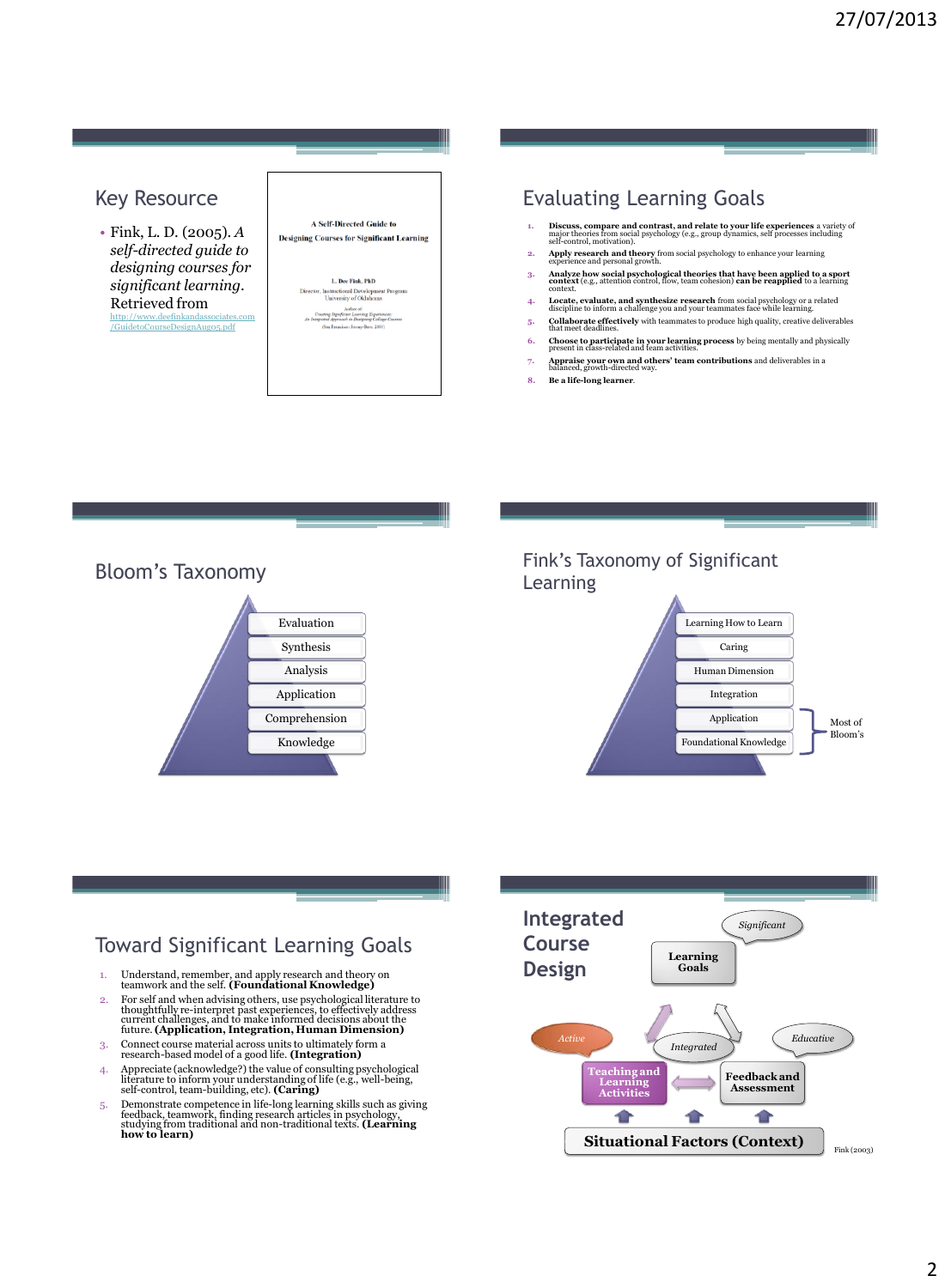# Teaching and Learning Activities

- Various "active" techniques: think-pair-share, minute papers, small group & large group discussions, team quizzes, demonstration ▫ *but mostly lecture*.
- In-class learning objectives largely low-level
- *"list, describe, define, compare and contrast, generate an example of…"*
- *Dis-*integration with course Learning Goals
- *Dis-*integration with exams (application focus)

# How can I use class time more effectively to reach my learning goals?



### Team Based Learning (TBL)

- Students read before start of unit
- Individual and team quiz
	- Mini-lectures as needed
- Class time: problem solving, problem solving, Teambasedlearning.org<br>application





#### Building Educative Assessments and Feedback

- Existing team assignment well integrated
	- Supports course goals 2-5
	- Consistent with use of other active learning methods